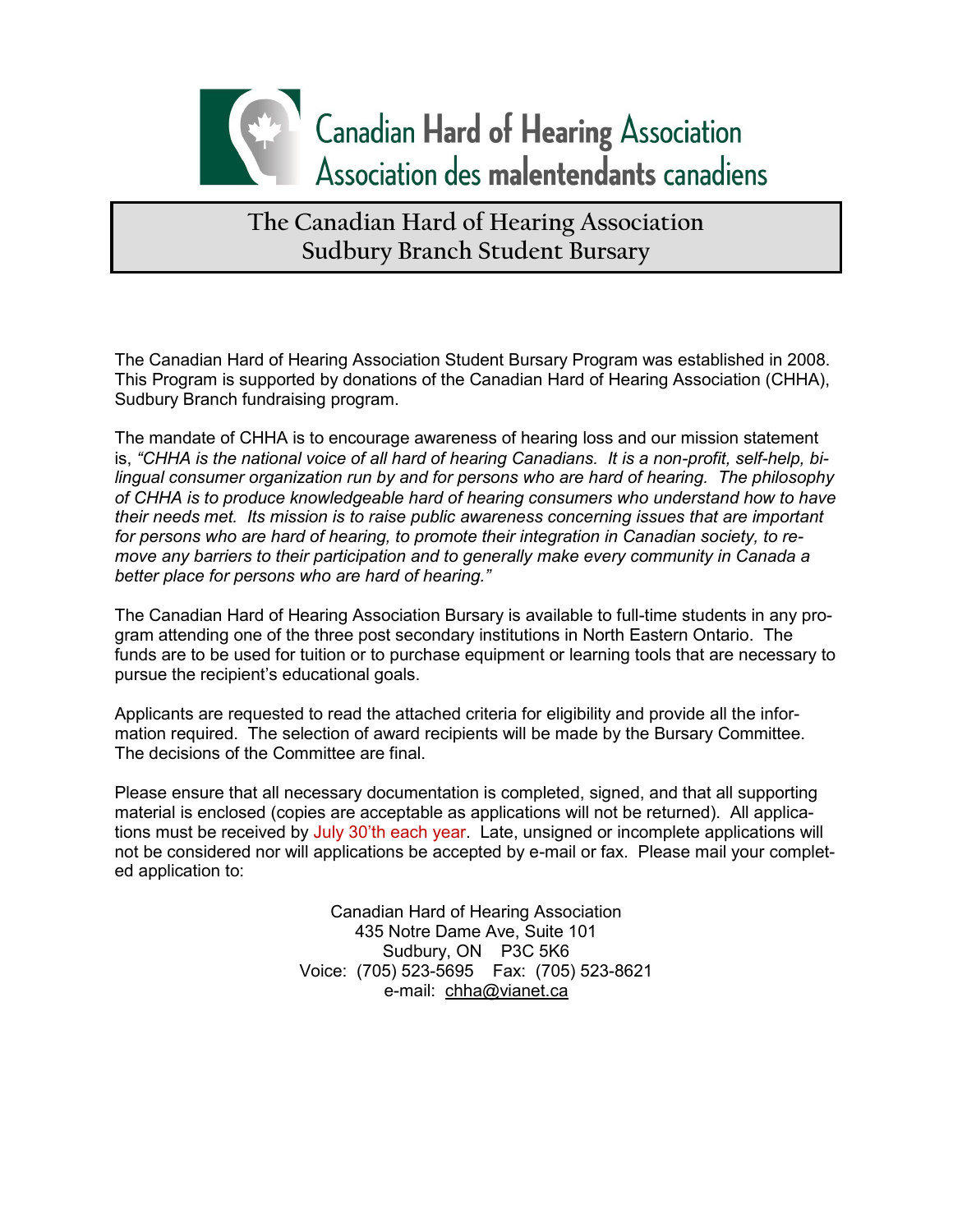

# POLICY AND PROCEDURES

1. Applicants to this Bursary Program **must** be either hard of hearing, deafened or oral deaf. Support documentation is required.

The Canadian Hard of Hearing Association (CHHA), Sudbury Branch, generally accept the following terms:

#### **Hard of Hearing**

A person with any level of hearing loss, from mild to profound, whose primary method of communication is the spoken language.

#### **Deafened**

A person with profound level of hearing loss acquired in adulthood (hearing loss occurred after learning oral communication).

#### **Oral Deaf**

A person with a profound level of hearing loss, occurring congenitally or with an onset early in life, whose primary method of communication is the spoken language.

- 2. Eligible applicants may be first-time or returning post-secondary students, registered in a full-time program at one of the recognized Colleges or University within North Eastern Ontario. Field of study is not a factor in the selection process.
- 3. Eligibility for this Bursary is based on an overall assessment of the applicant. Applications will be judged by a number of criteria including academic achievement, determination to cope with hearing loss, and community involvement.
- 4. Successful applicants will be notified as soon as selection has been made. Funds will be distributed upon receipt of proof of registration. An agreement to this effect will be signed by the recipients and the appropriate CHHA authority. Please note: Bursary's **are taxable income**.
- 5. Recipients must agree that names and/or photographs may be used for promotion of the Bursary Program and to encourage future applicants. Mediums may include the annual CHHA Conference and Annual General Meeting, Resonance Newsletter, local newspapers (in the recipients community) and a press release to national media.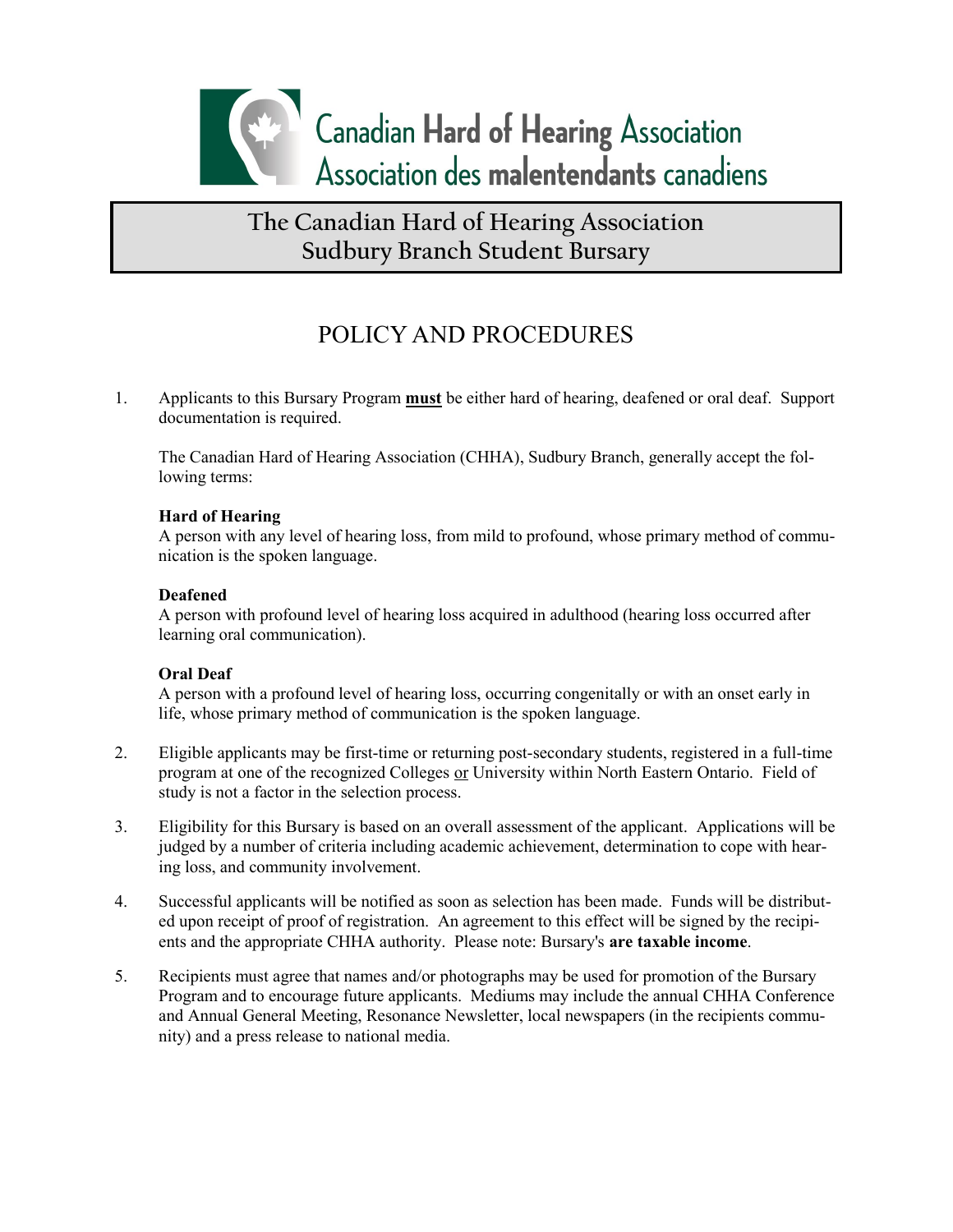

## SECTION 1: APPLICANT INFORMATION

| Date of Birth: $\frac{1}{(mm/dd/yy)}$ Age: $\frac{1}{(mm/dd/yy)}$ Gender: $\frac{1}{\Box}$ Male $\Box$ Female                                                                                                                 |                                                                         |  |
|-------------------------------------------------------------------------------------------------------------------------------------------------------------------------------------------------------------------------------|-------------------------------------------------------------------------|--|
| I consider myself to be:<br>Hard of hearing<br>Late deafened                                                                                                                                                                  | Oral deaf                                                               |  |
| The following information must be provided to ensure eligibility for this Bursary.                                                                                                                                            |                                                                         |  |
| <b>SECTION 2: APPLICANT INFORMATION</b>                                                                                                                                                                                       | <u> 1989 - Johann Barn, mars eta bizkailar eta bizkailar (h. 1989).</u> |  |
| Age when hearing loss was diagnosed and the state of the state of the state of the state of the state of the state of the state of the state of the state of the state of the state of the state of the state of the state of |                                                                         |  |
|                                                                                                                                                                                                                               |                                                                         |  |
| Do you wear hearing aids? $\boxed{\bigcup \text{Yes}}$ $\boxed{\bigcup \text{No}}$ If yes, how many?                                                                                                                          |                                                                         |  |
| Do you have a cochlear implant? $\Box$ Yes $\Box$ No If yes, when were you implanted? $\Box$                                                                                                                                  |                                                                         |  |
| Do you have any other sensory or mobility disability in addition to your hearing loss? $\Box$ Yes $\Box$ No                                                                                                                   |                                                                         |  |
|                                                                                                                                                                                                                               |                                                                         |  |
|                                                                                                                                                                                                                               |                                                                         |  |
|                                                                                                                                                                                                                               |                                                                         |  |

**You must include an audiogram signed and dated by an audiologist.**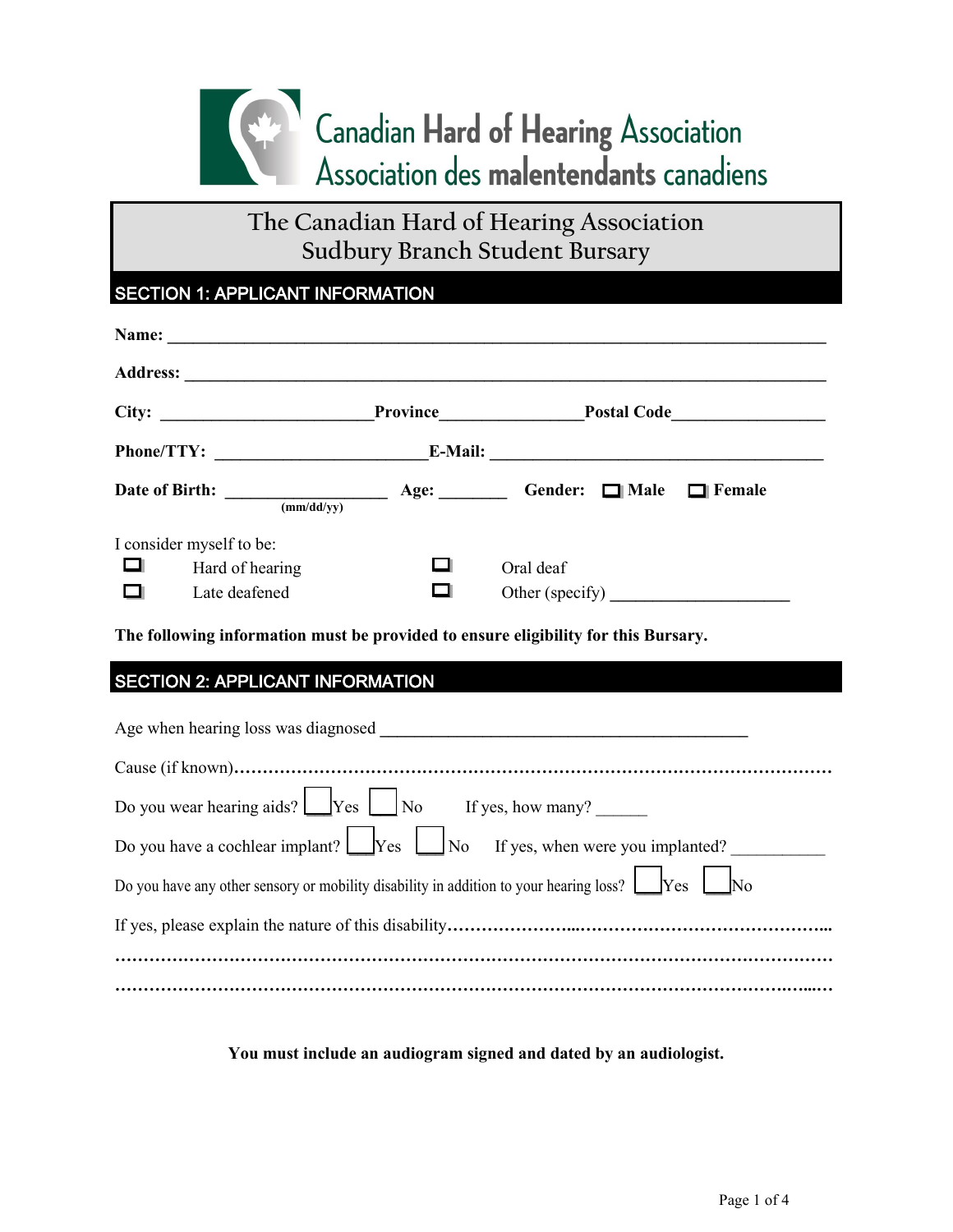

### SECTION 3: CLASSROOM ACCESSIBILITY NEEDS

Please explain how you address your hearing loss in the classroom. Outline any accommodations you have requested and received (assistive devices, notetakers, preferred seating etc.)

 $\mathcal{L}_\mathcal{L} = \{ \mathcal{L}_\mathcal{L} = \{ \mathcal{L}_\mathcal{L} = \{ \mathcal{L}_\mathcal{L} = \{ \mathcal{L}_\mathcal{L} = \{ \mathcal{L}_\mathcal{L} = \{ \mathcal{L}_\mathcal{L} = \{ \mathcal{L}_\mathcal{L} = \{ \mathcal{L}_\mathcal{L} = \{ \mathcal{L}_\mathcal{L} = \{ \mathcal{L}_\mathcal{L} = \{ \mathcal{L}_\mathcal{L} = \{ \mathcal{L}_\mathcal{L} = \{ \mathcal{L}_\mathcal{L} = \{ \mathcal{L}_\mathcal{$  $\_$  $\mathcal{L}_\mathcal{L} = \{ \mathcal{L}_\mathcal{L} = \{ \mathcal{L}_\mathcal{L} = \{ \mathcal{L}_\mathcal{L} = \{ \mathcal{L}_\mathcal{L} = \{ \mathcal{L}_\mathcal{L} = \{ \mathcal{L}_\mathcal{L} = \{ \mathcal{L}_\mathcal{L} = \{ \mathcal{L}_\mathcal{L} = \{ \mathcal{L}_\mathcal{L} = \{ \mathcal{L}_\mathcal{L} = \{ \mathcal{L}_\mathcal{L} = \{ \mathcal{L}_\mathcal{L} = \{ \mathcal{L}_\mathcal{L} = \{ \mathcal{L}_\mathcal{$  $\_$  $\mathcal{L}_\mathcal{L} = \{ \mathcal{L}_\mathcal{L} = \{ \mathcal{L}_\mathcal{L} = \{ \mathcal{L}_\mathcal{L} = \{ \mathcal{L}_\mathcal{L} = \{ \mathcal{L}_\mathcal{L} = \{ \mathcal{L}_\mathcal{L} = \{ \mathcal{L}_\mathcal{L} = \{ \mathcal{L}_\mathcal{L} = \{ \mathcal{L}_\mathcal{L} = \{ \mathcal{L}_\mathcal{L} = \{ \mathcal{L}_\mathcal{L} = \{ \mathcal{L}_\mathcal{L} = \{ \mathcal{L}_\mathcal{L} = \{ \mathcal{L}_\mathcal{$  $\mathcal{L}_\mathcal{L} = \{ \mathcal{L}_\mathcal{L} = \{ \mathcal{L}_\mathcal{L} = \{ \mathcal{L}_\mathcal{L} = \{ \mathcal{L}_\mathcal{L} = \{ \mathcal{L}_\mathcal{L} = \{ \mathcal{L}_\mathcal{L} = \{ \mathcal{L}_\mathcal{L} = \{ \mathcal{L}_\mathcal{L} = \{ \mathcal{L}_\mathcal{L} = \{ \mathcal{L}_\mathcal{L} = \{ \mathcal{L}_\mathcal{L} = \{ \mathcal{L}_\mathcal{L} = \{ \mathcal{L}_\mathcal{L} = \{ \mathcal{L}_\mathcal{$ 

## SECTION 4: EDUCATION

**You must include a transcript for your 2 most recent year/semester/term of study.**

| I am currently registered at<br>Year of study |
|-----------------------------------------------|
|-----------------------------------------------|

Program of study\_\_\_\_\_\_\_\_\_\_\_\_\_\_\_\_\_\_\_\_\_\_\_\_\_\_\_\_\_\_\_\_\_\_. Length of program\_\_\_\_\_\_\_\_\_\_\_\_\_\_\_\_\_\_\_

 $\Box$  I am a high school graduate entering my first year of post-secondary education.

I am a full-time college or university student and have already begun my post-secondary education.

 $\Box$  I am a mature student returning to school at the post-secondary level.

Other

Please outline your recent education history:

|                | Name of High School/College/University | Program (if applicable) | <b>Diploma/Degree Received</b> |
|----------------|----------------------------------------|-------------------------|--------------------------------|
|                |                                        |                         |                                |
| $\overline{2}$ |                                        |                         |                                |
| 3              |                                        |                         |                                |

 $\_$  $\mathcal{L}_\mathcal{L} = \{ \mathcal{L}_\mathcal{L} = \{ \mathcal{L}_\mathcal{L} = \{ \mathcal{L}_\mathcal{L} = \{ \mathcal{L}_\mathcal{L} = \{ \mathcal{L}_\mathcal{L} = \{ \mathcal{L}_\mathcal{L} = \{ \mathcal{L}_\mathcal{L} = \{ \mathcal{L}_\mathcal{L} = \{ \mathcal{L}_\mathcal{L} = \{ \mathcal{L}_\mathcal{L} = \{ \mathcal{L}_\mathcal{L} = \{ \mathcal{L}_\mathcal{L} = \{ \mathcal{L}_\mathcal{L} = \{ \mathcal{L}_\mathcal{$  $\_$ 

Please outline your educational goals (i.e. to obtain College Diploma, University Degree etc.)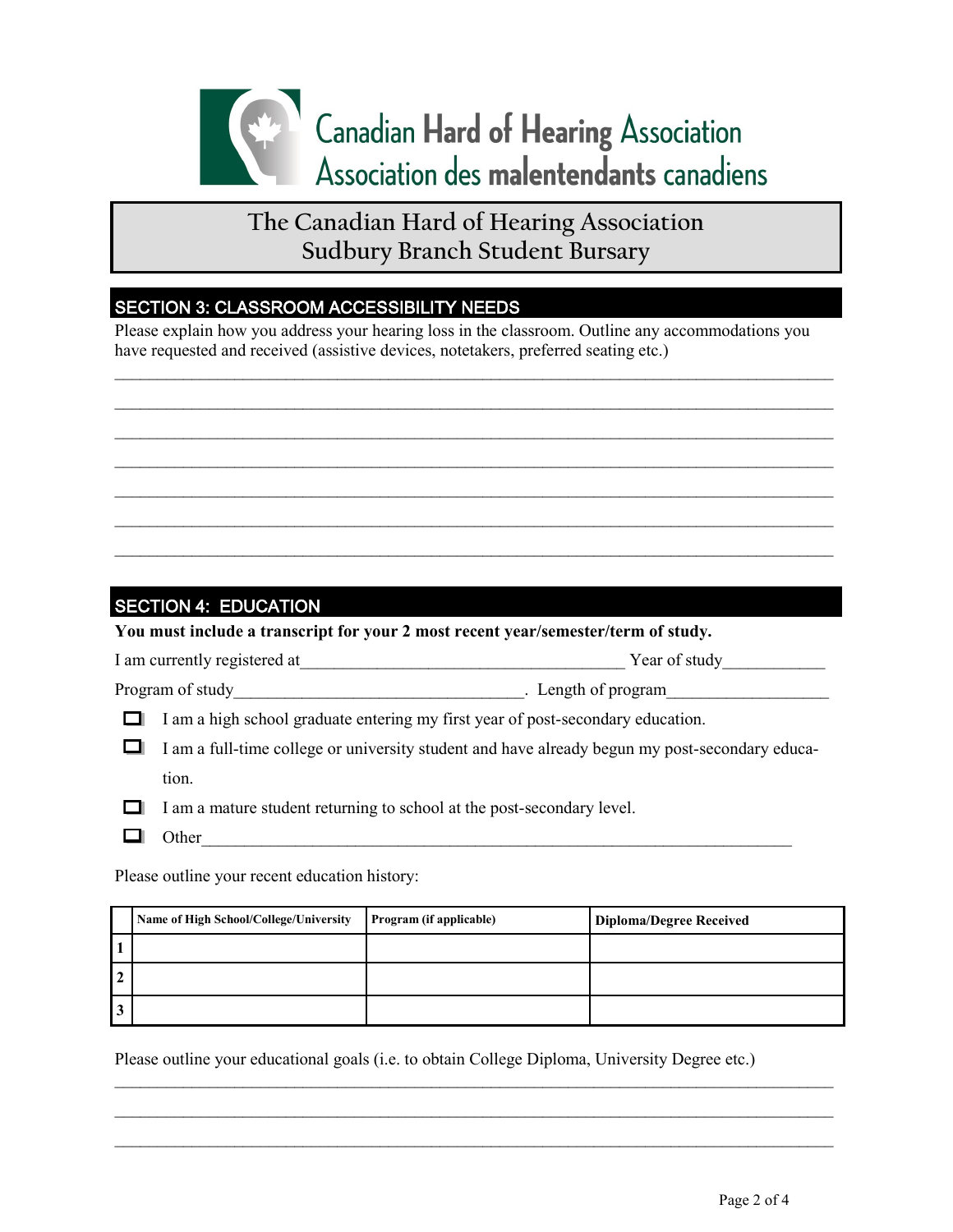

 $\mathcal{L}_\mathcal{L} = \{ \mathcal{L}_\mathcal{L} = \{ \mathcal{L}_\mathcal{L} = \{ \mathcal{L}_\mathcal{L} = \{ \mathcal{L}_\mathcal{L} = \{ \mathcal{L}_\mathcal{L} = \{ \mathcal{L}_\mathcal{L} = \{ \mathcal{L}_\mathcal{L} = \{ \mathcal{L}_\mathcal{L} = \{ \mathcal{L}_\mathcal{L} = \{ \mathcal{L}_\mathcal{L} = \{ \mathcal{L}_\mathcal{L} = \{ \mathcal{L}_\mathcal{L} = \{ \mathcal{L}_\mathcal{L} = \{ \mathcal{L}_\mathcal{$ 

 $\mathcal{L}_\mathcal{L} = \{ \mathcal{L}_\mathcal{L} = \{ \mathcal{L}_\mathcal{L} = \{ \mathcal{L}_\mathcal{L} = \{ \mathcal{L}_\mathcal{L} = \{ \mathcal{L}_\mathcal{L} = \{ \mathcal{L}_\mathcal{L} = \{ \mathcal{L}_\mathcal{L} = \{ \mathcal{L}_\mathcal{L} = \{ \mathcal{L}_\mathcal{L} = \{ \mathcal{L}_\mathcal{L} = \{ \mathcal{L}_\mathcal{L} = \{ \mathcal{L}_\mathcal{L} = \{ \mathcal{L}_\mathcal{L} = \{ \mathcal{L}_\mathcal{$ 

 $\mathcal{L}_\mathcal{L} = \{ \mathcal{L}_\mathcal{L} = \{ \mathcal{L}_\mathcal{L} = \{ \mathcal{L}_\mathcal{L} = \{ \mathcal{L}_\mathcal{L} = \{ \mathcal{L}_\mathcal{L} = \{ \mathcal{L}_\mathcal{L} = \{ \mathcal{L}_\mathcal{L} = \{ \mathcal{L}_\mathcal{L} = \{ \mathcal{L}_\mathcal{L} = \{ \mathcal{L}_\mathcal{L} = \{ \mathcal{L}_\mathcal{L} = \{ \mathcal{L}_\mathcal{L} = \{ \mathcal{L}_\mathcal{L} = \{ \mathcal{L}_\mathcal{$ 

Please outline your career aspirations:

### SECTION 5: ADVOCACY/AWARENESS

| $\Box$ Yes |  | → ■ No I am a member of the Canadian Hard of Hearing Association (CHHA) |  |
|------------|--|-------------------------------------------------------------------------|--|
|------------|--|-------------------------------------------------------------------------|--|

 $\Box$  Other (Specify)

Please give an example of a time, if any, when you promoted awareness of hearing loss issues:

Please give an example of an occurrence, if any, when you identified yourself as a person with hearing loss:

 $\mathcal{L}_\mathcal{L} = \{ \mathcal{L}_\mathcal{L} = \{ \mathcal{L}_\mathcal{L} = \{ \mathcal{L}_\mathcal{L} = \{ \mathcal{L}_\mathcal{L} = \{ \mathcal{L}_\mathcal{L} = \{ \mathcal{L}_\mathcal{L} = \{ \mathcal{L}_\mathcal{L} = \{ \mathcal{L}_\mathcal{L} = \{ \mathcal{L}_\mathcal{L} = \{ \mathcal{L}_\mathcal{L} = \{ \mathcal{L}_\mathcal{L} = \{ \mathcal{L}_\mathcal{L} = \{ \mathcal{L}_\mathcal{L} = \{ \mathcal{L}_\mathcal{$  $\_$  $\mathcal{L}_\mathcal{L} = \{ \mathcal{L}_\mathcal{L} = \{ \mathcal{L}_\mathcal{L} = \{ \mathcal{L}_\mathcal{L} = \{ \mathcal{L}_\mathcal{L} = \{ \mathcal{L}_\mathcal{L} = \{ \mathcal{L}_\mathcal{L} = \{ \mathcal{L}_\mathcal{L} = \{ \mathcal{L}_\mathcal{L} = \{ \mathcal{L}_\mathcal{L} = \{ \mathcal{L}_\mathcal{L} = \{ \mathcal{L}_\mathcal{L} = \{ \mathcal{L}_\mathcal{L} = \{ \mathcal{L}_\mathcal{L} = \{ \mathcal{L}_\mathcal{$  $\_$ 

 $\mathcal{L}_\mathcal{L} = \{ \mathcal{L}_\mathcal{L} = \{ \mathcal{L}_\mathcal{L} = \{ \mathcal{L}_\mathcal{L} = \{ \mathcal{L}_\mathcal{L} = \{ \mathcal{L}_\mathcal{L} = \{ \mathcal{L}_\mathcal{L} = \{ \mathcal{L}_\mathcal{L} = \{ \mathcal{L}_\mathcal{L} = \{ \mathcal{L}_\mathcal{L} = \{ \mathcal{L}_\mathcal{L} = \{ \mathcal{L}_\mathcal{L} = \{ \mathcal{L}_\mathcal{L} = \{ \mathcal{L}_\mathcal{L} = \{ \mathcal{L}_\mathcal{$  $\mathcal{L}_\mathcal{L} = \{ \mathcal{L}_\mathcal{L} = \{ \mathcal{L}_\mathcal{L} = \{ \mathcal{L}_\mathcal{L} = \{ \mathcal{L}_\mathcal{L} = \{ \mathcal{L}_\mathcal{L} = \{ \mathcal{L}_\mathcal{L} = \{ \mathcal{L}_\mathcal{L} = \{ \mathcal{L}_\mathcal{L} = \{ \mathcal{L}_\mathcal{L} = \{ \mathcal{L}_\mathcal{L} = \{ \mathcal{L}_\mathcal{L} = \{ \mathcal{L}_\mathcal{L} = \{ \mathcal{L}_\mathcal{L} = \{ \mathcal{L}_\mathcal{$ 

### SECTION 6: PERSONAL STATEMENT

Please outline any past achievements, personal highlights and/or participation in sports, clubs or organizations. Describe your plans for the future, including your career aspirations or any other goals you hope to achieve. You must include this information as an attachment, typed, not to exceed 500 words.